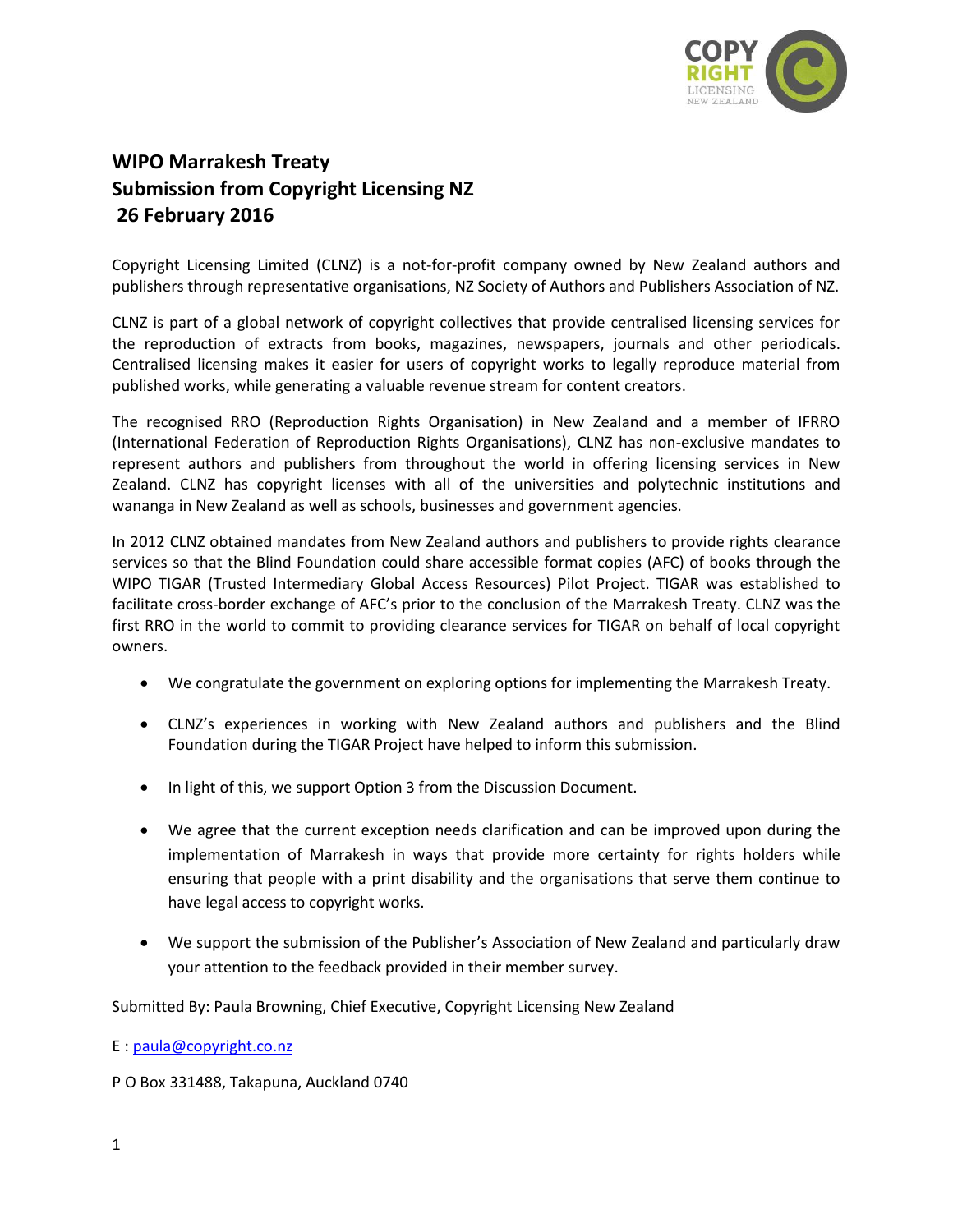- 1. Do other prescribed bodies use the section 69 exception? If so, how do they create accessible format copies?
	- *CLNZ is aware of one other prescribed body (University of Auckland) that is active in creating AFC's. However, we are also aware of a number of other educational institutions that both create their own AFC's and that make direct contact with New Zealand publishers in order to secure digital files for their students.*
- 2. Are there any other barriers or impediments to produce accessible format copies under the existing exception that have not been canvassed above?
	- *We have no comment to make on this question*
- 3. How do other prescribed bodies apply the commercial availability test?
	- *The current application of the commercial availability test is not transparent to rights holders and CLNZ is not aware of how it is applied in practice. From the rights holders perspective this is one of the critical areas of the implementation where transparency of the procedures in place by prescribed bodies is needed.*
- 4. Does this section correctly describe the rights holders and organisations that represent rights holders in New Zealand who are involved in the publication of written material?
	- *See response to #5*
- 5. Are there any other relevant organisations or individuals?
	- *Other rights holders and organisations not included in the section include newspaper and magazine publishers. CLNZ has a business relationship with some of these organisations, and their licensing agency PMCA. Newspaper and magazine content has not been included in the TIGAR project to date.*
- 6. What kind of services do these organisations currently provide for the blind and people with other forms of print disability?
	- *We are not aware of the services provided*
- 7. Does the current operation of the exception limit what they can provide and if so, how?
	- *We have no comment to make on this question*
- 8. What impact, if any, are initiatives like DAISY, TIGAR and Bookshare having on the availability of accessible format copies of works in New Zealand? To what extent is this impact likely to change in future? What could be done to enhance their reach?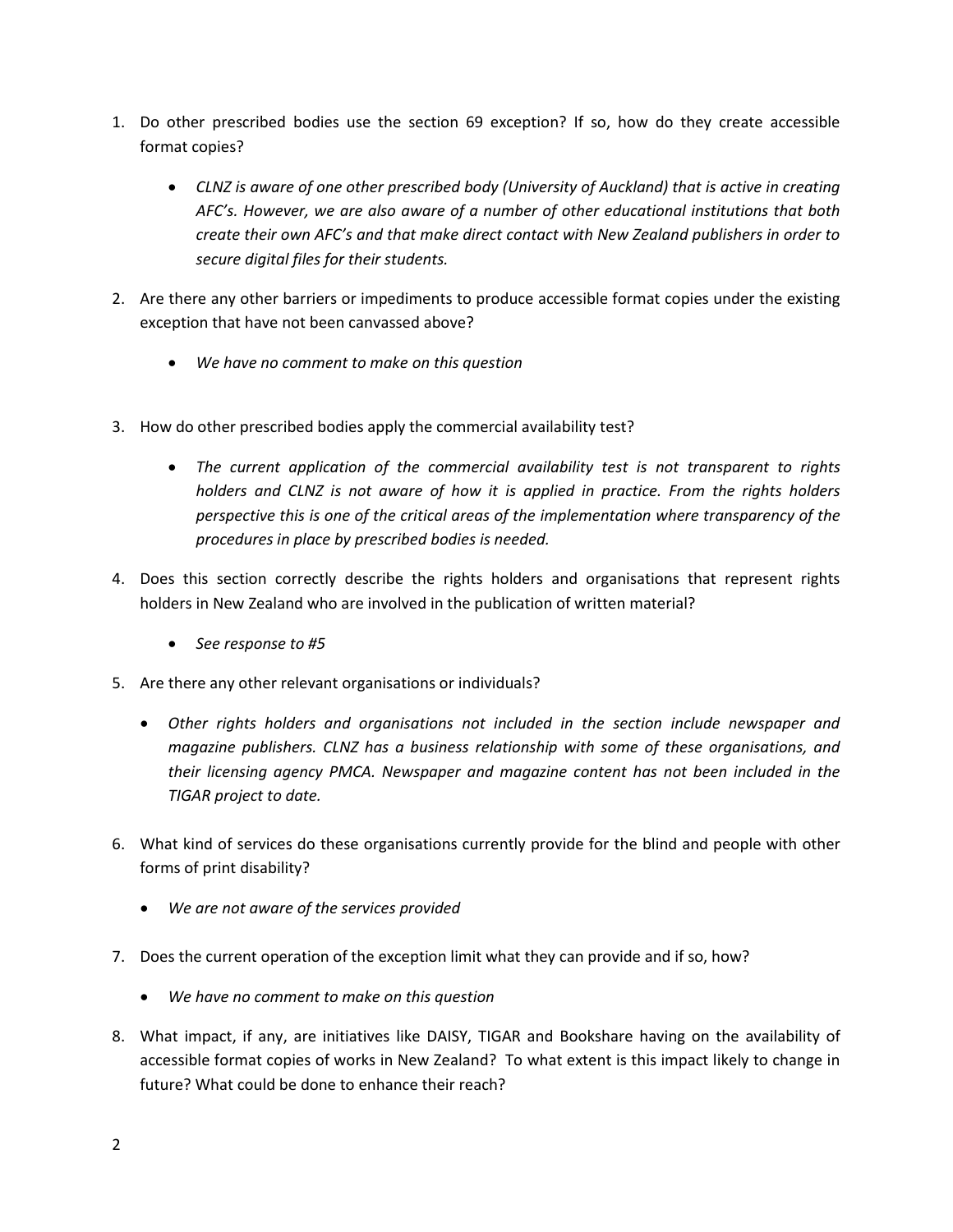- *CLNZ's involvement with TIGAR has been to clear rights for New Zealand published AFC's to be sent overseas. We do not have information on files that have been imported through the project for New Zealand print disabled readers*
- 9. What challenges are faced by people with print disabilities in obtaining accessible format copies to meet their particular needs? Has this changed over time? Do you think any other factors are relevant in the description of the current circumstances facing people with a print disability when trying to access works?
	- *TIGAR and Bookshare are both initiatives that have brought rights holders into the conversation about increasing the availability of AFC's for the print disabled and also lead to rights holders investing more widely in the creation of born-accessible publications that do not require conversion. In order to sustain and grow this investment, the market for born-accessible works needs to be maintained via use of the commercial availability test.*
- 10. Do you agree with the problem definition? What relative weight do you put on each problem listed above?
	- *More clarity with all areas of the current exception will benefit both the print disabled and rights holders*
	- *With rights holders investing in many more born-accessible works, the need for "costly duplication" is already being reduced*
	- *We fully endorse what is stated in Para 66. The relationship between CLNZ, Publishers Association of NZ and the Blind Foundation is what has helped NZ rights holders make decisions to invest in born-accessible content. However the current exception does not provide guidance on compliance with the commercial availability test or other practices of prescribed bodies in relation to their use of the exception.*
- 11. Is the uncertainty resulting in either breaches of rights holders rights or leading to fewer accessible books being produced? Please provide details.
	- *The PANZ member survey identified that some rights holders are not providing files which may mean that less AFC's are being produced or being produced at higher than necessary cost. Implementing Marrakesh provides an opportunity to both enable transparency and to allow prescribed bodies to work more collaboratively (convert a file once rather than multiple times) to minimize costs.*
- 12. Are there any other problems with the current exception?
	- *Conversion and distribution of AFC's by non-prescribed bodies is a problem*
- 13. Do you agree with the policy objectives?
	- *Yes*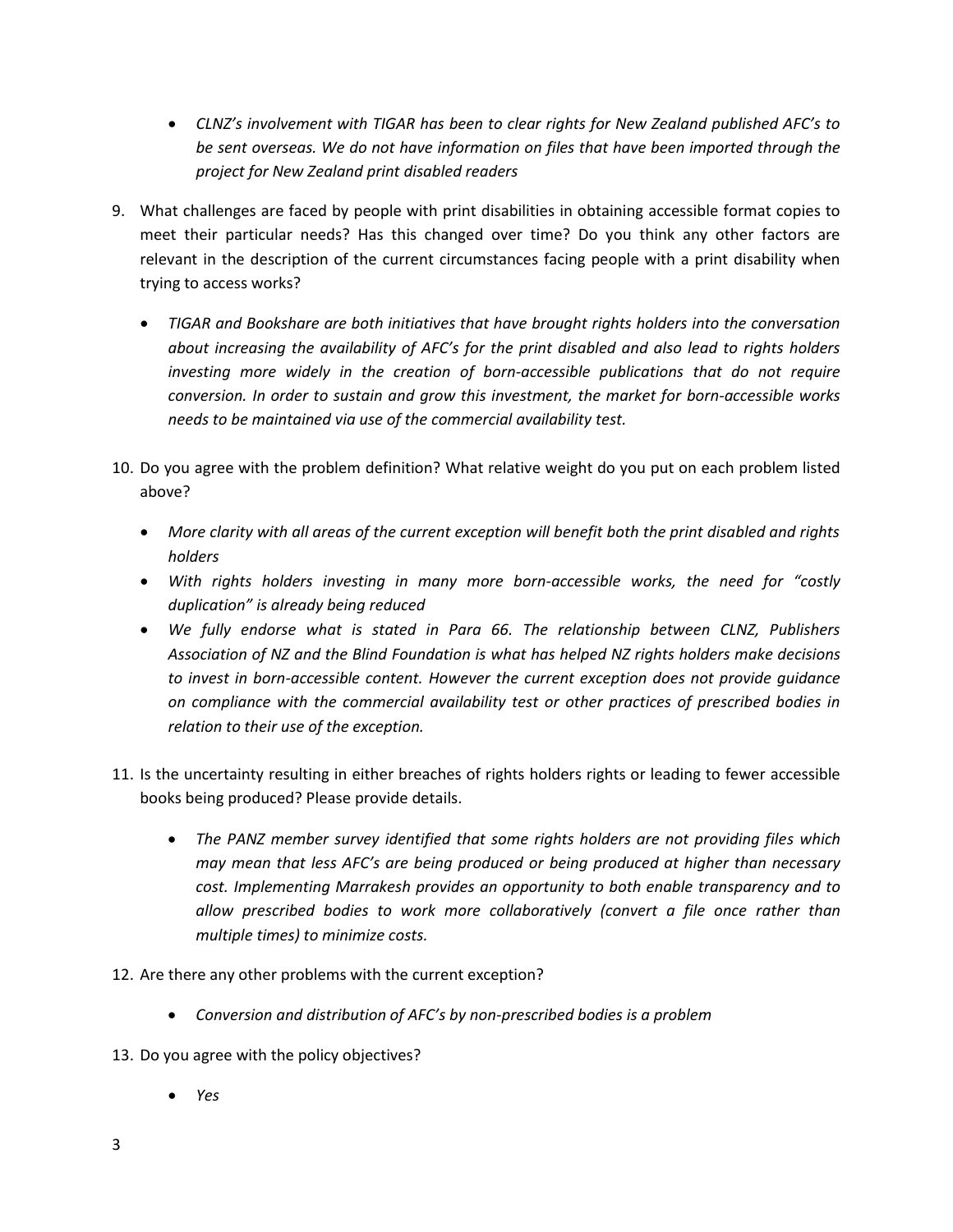- 14. Are there any other objectives that should be taken into account?
	- *We suggest that Objective A (improved access) can be substantially enhanced with the establishment of a centralised database (the NZ equivalent to TIGAR) of NZ-created AFC's. This database could be openly available (it would only host metadata, not the AFC files) so that both organisations supporting the print disabled and rights holders could have access. Prior to investing in converting a work, the database could be searched to determine if the same work was already available in the required format.*
- 15. Do you think there are any other viable options? If so, please provide details
	- *We have no comment to make on this question*
- 16. Do you think there are any other advantages or disadvantages in retaining the status quo?
	- *Retaining the status quo allows the current uncertainty of the application of the exception and the activity of non-prescribed bodies to continue*
- 17. How could access to works in accessible format copies be improved without acceding to the Marrakesh Treaty and implementing legislative change?
	- *The investment rights holders are making in producing born-accessible works is improving availability. Rights holders will be encouraged to invest further if implementing Marrakesh achieves more certainty for rights holders than that provided by the current exception.*
- 18. Should the definition of works be extended to include artistic works? What would the consequences be?
	- *It is unlikely that individual creators of artistic works or organisations that represent them would be aware that this submission process may be relevant to them. Their specific views should be sought prior to considering extending the definition.*
- 19. Is clarity on export and import useful? What are the advantages? Are there any disadvantages?
	- *Clarity is very useful to all parties. Consideration needs to be given to the implications to rights holders of the exporting of AFC's. A rights holder may have legal agreements in place that give exclusive rights to a third party in another country to distribute multiple formats of a work in that country. If an AFC enters the market from NZ, the publisher could be held to be in breach of the agreement. If the commercial availability test were operating in the receiving country, this issue should be avoided.*
- 20. Do you think there are any other advantages or disadvantages in joining Marrakesh by making the minimum legislative amendments required to meet our obligations and make the exception workable for cross-border exchange?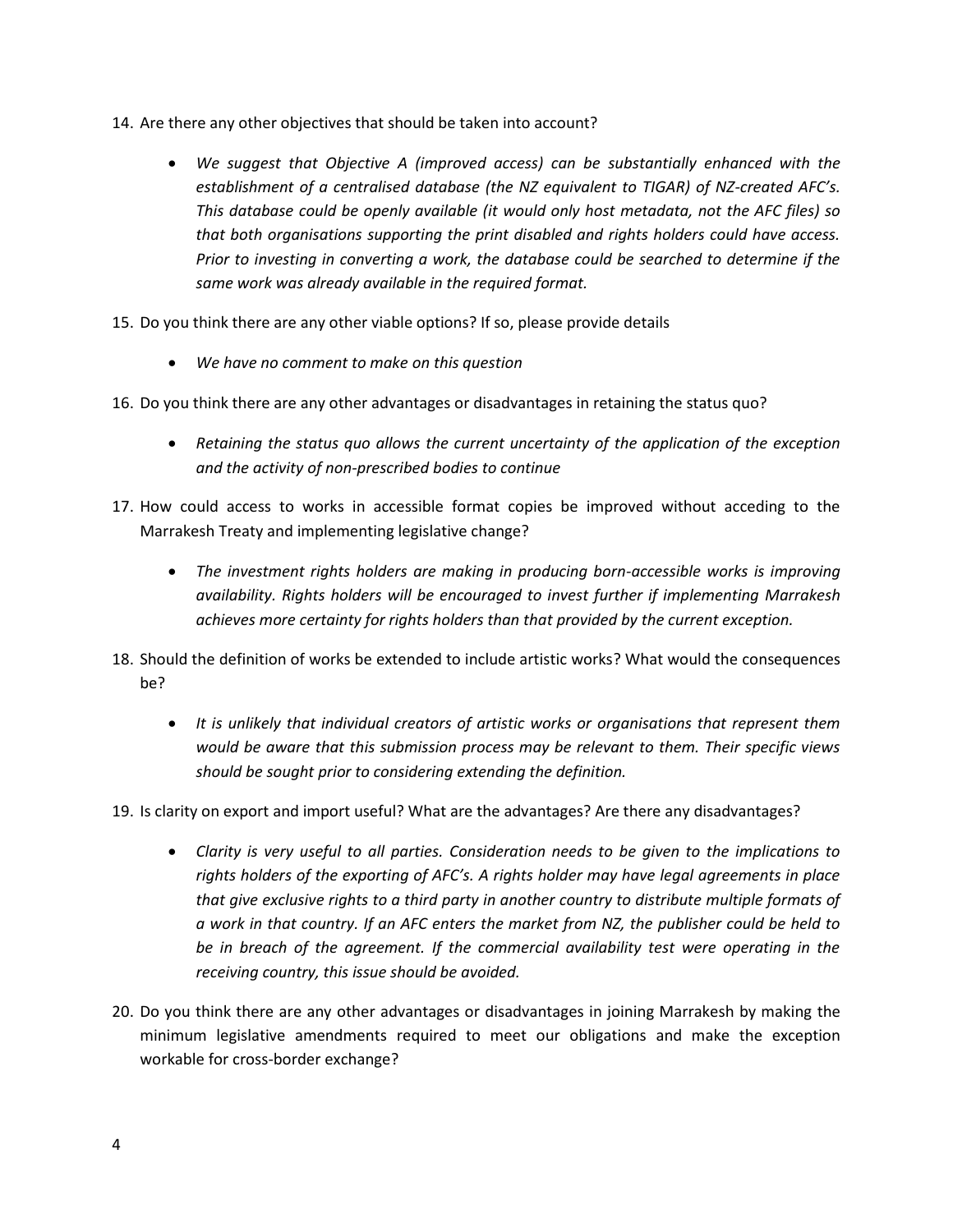- *The statement in Para 92 in regard to "exposing New Zealand works to a larger audience" underpins the absolute need for enforcement of the commercial availability test. In circumstances where an author and/or a publisher have produced a work that is already in an accessible format, they must be able to maximize the financial return on their investment, both in NZ and through sale of publishing rights in overseas markets.*
- *We advise that in CLNZ's experience in licensing worldwide content into New Zealand schools, less than 30% of the material used is from overseas. Working with publishers of New Zealand content to achieve more born-accessible content (in multiple languages) for New Zealand schools would be a laudable goal.*
- 21. Do you agree there is benefit in extending the exception to specifically allow people with a print disability and caregivers acting on their behalf to make and import accessible format copies? If possible, please provide examples.
	- One of the policy objectives is to provide greater certainty in relation to the operation of the *exception. We submit that permitting individuals to make AFC's would significantly reduce certainty for rights holders as to who was making AFC's and how those AFC's may be distributed.*
- 22. Are there any other advantages or disadvantages in allowing people with a print disability and caregivers acting on their behalf to make and import accessible format copies?
	- See response to Q21. We submit that organisations whose primary purpose is to serve *people with print disabilities are in the best position to understand the needs of the print disabled and to appropriately meet their members needs in accessing content*
- 23. Would further guidance be required on the relationships between local authorised entities and authorised entities and beneficiaries in other countries?
	- *It would be appropriate that authorised entities in other countries which local authorised entities wish to exchange files with, are subject to similar operational requirements as those of the local authorised entity.*
- 24. Is amendment required to provide clarity that reading disabilities such as dyslexia are included? What would be the impact of specifically extending the definition to include those with reading disabilities?
	- *The number of individuals who access content currently through the exception is relatively well defined. Specifically extending the definition, while providing clarity, will also significantly increase the number of potential beneficiaries of the exception. This underlines the need for transparent procedures on the operations of prescribed bodies in determining if an individual qualifies for the exception. For rights holders it also emphasises the importance of the commercial availability test.*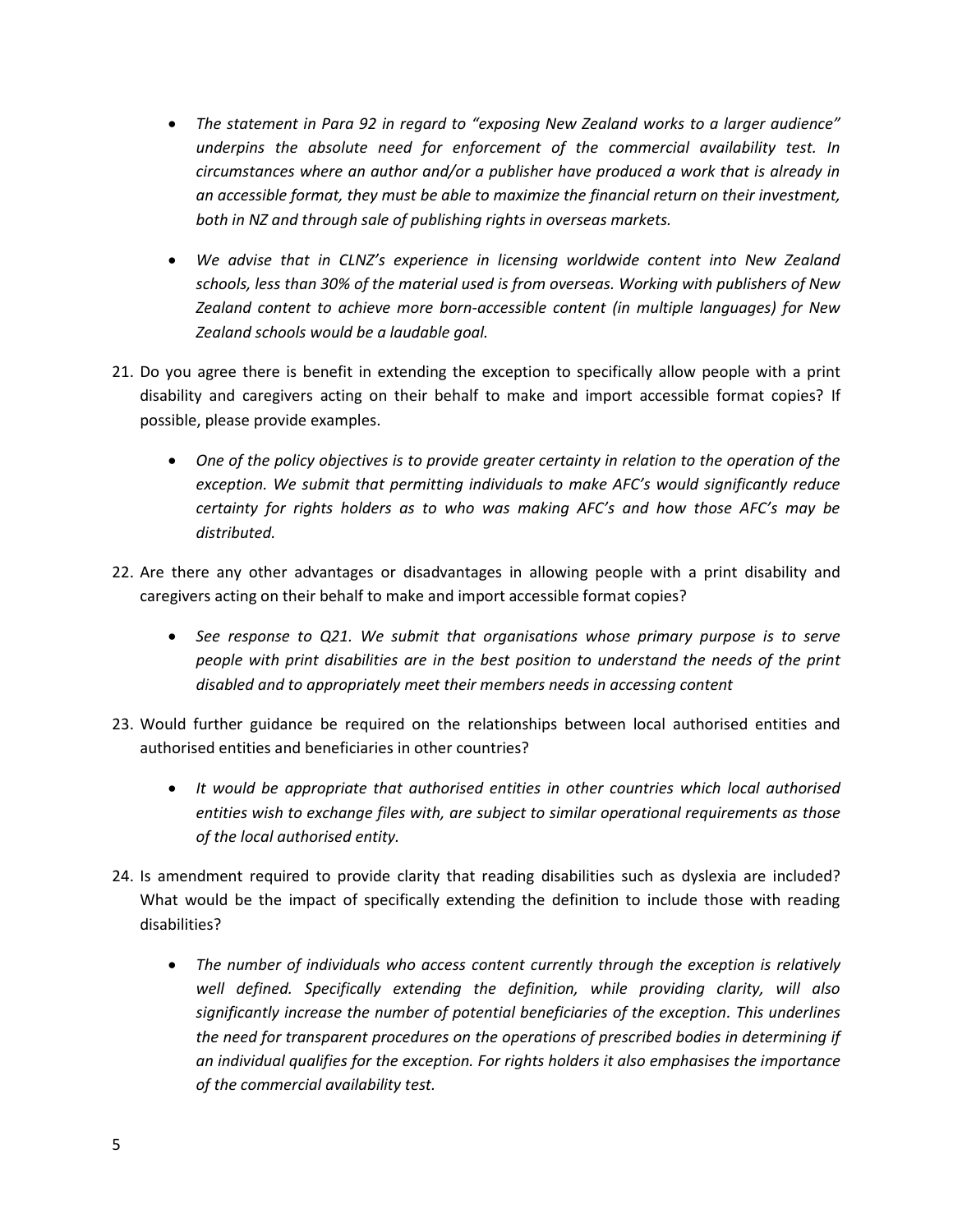- 25. Would it be useful to modernise the language used in the current definition of print disability?
	- *Adding clarity to the exception is useful for all parties*
- 26. Do prescribed bodies currently have practices and procedures along the lines prescribed by the Marrakesh Treaty?
	- *The 2 prescribed bodies CLNZ has had engagement with appear to have procedures in place, however external reporting of practices and procedures would provide certainty for rights holders, especially if other organisations wish to become prescribed bodies*
- 27. Would it be useful to provide greater clarity around the role and obligations of authorised entities, and make the role and obligations of prescribed bodies more explicit?
	- *Yes – as in #26 above*
- 28. How will libraries and educational institutions use this exception compared to the normal library lending model?
	- *The use of the exception enables the needs of an individual to be met in regard to the provision of content. The creation of digital files, while providing an opportunity to meet multiple individual's needs, also creates the possibility of files being easily disseminated to others who are not entitled to receive them.*
	- *The "normal library lending model" enables one copy of a work to be loaned to one reader. This is not the case with digital files which are able to be infinitely copied and/or made available to multiple readers at once<sup>i</sup> .*
	- *Any organisation that wishes to use the exception should have to meet at least minimum standards of reporting and accountability for both content creation and distribution*
- 29. Would opening up the exception further, for example by allowing a wider range of entities to use the exception pose problems for rights holders? If so, how could those problems be addressed?
	- *Yes. Only entities with a primary purpose of serving the print disabled (and therefore understanding their content needs) should be able to use the exception. These entities should have to meet at least minimum standards of reporting and accountability for both content creation and distribution*
- 30. Should there be specific remedies for rights holders in instances where a prescribed body or authorised entity is found to be breaching the Copyright Act, or where an organisation that is not prescribed undertakes accessible format production without permission?
	- *Yes. Currently the only remedy for breach of the exception that is available to rights holders is to take legal action. This is expensive and places rights holders in a negative situation when they are simply taking steps to protect their rights and content*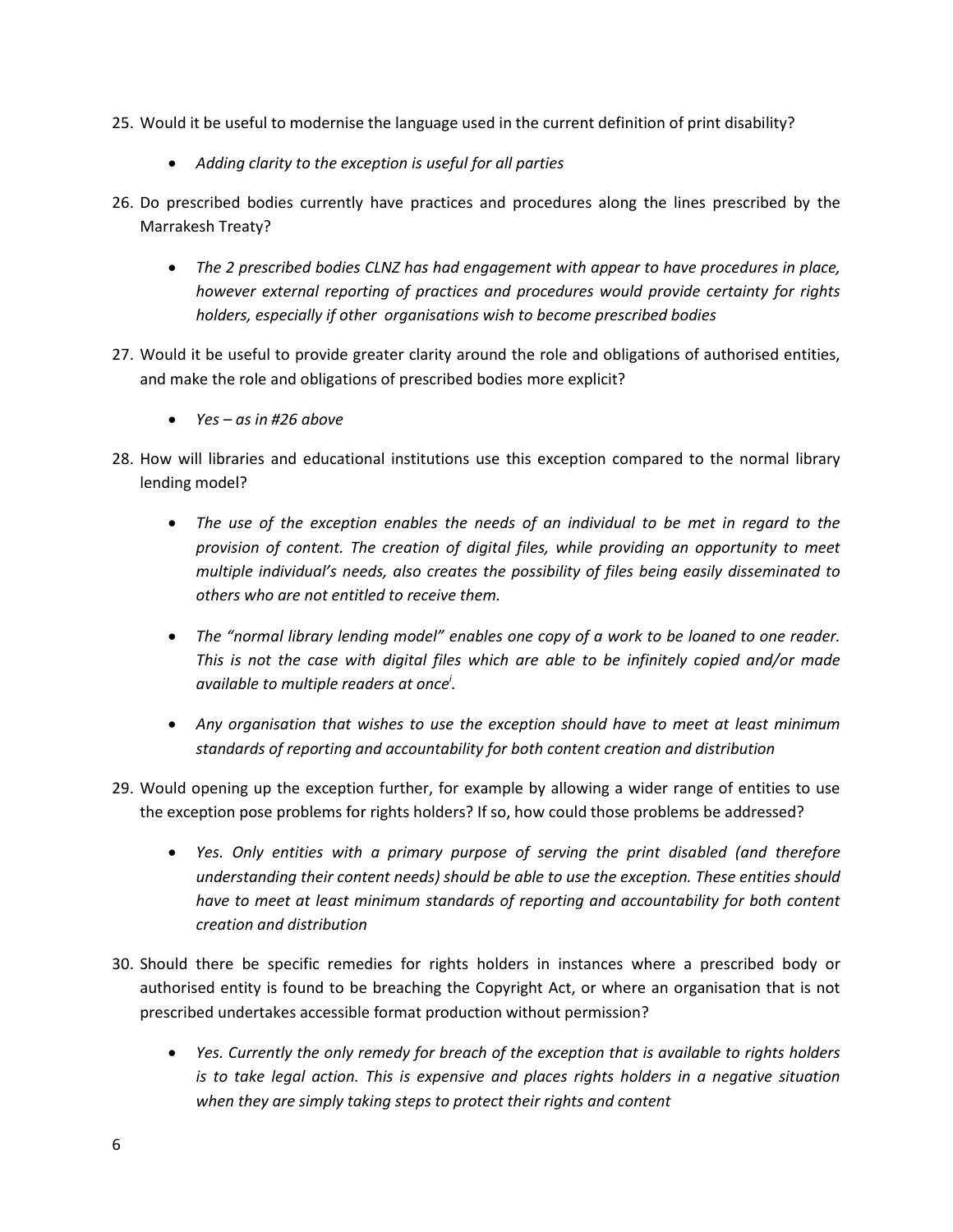- 31. Would a mandated reporting system, for example replicating the TIGAR system, be desirable?
	- *Refer #14. An online database of AFC's created under the exception could serve the dual purpose as both a reporting and discovery tool. This would help to optimise the investment of prescribed bodies in the creation of AFC's, reduce duplication and therefore cost, as well as providing a level of assurance for rights holders*
- 32. Is the Bookshare model for determining whether a person has a print disability (requiring medical certificate or other prescribed documentation) useful? If not, are there alternative useful models?
	- *Content provided via the TIGAR project is available to authorised entities that operate on a not for profit basis to serve the needs of the print disabled. Each entity determines its own membership criteria.*
	- *The Bookshare model, where third-party certification of an individual's print disability is required, seems reasonable but existing New Zealand procedures for establishing print disability (e.g. NZQA's requirements for student access to a reader-writer for exams) should also be considered*
- 33. Should further guidance or regulation be provided on how the commercial availability test should be applied? If so, what sort of guidance would be useful?
	- *CLNZ is experienced in locating New Zealand rights holders and in determining who a current rights holder may be as opposed to the original rights holder in a work. Contacting the rights owner – either directly or through CLNZ – should be the first step in applying the commercial availability test. It would not seem unreasonable that written confirmation of the availability (or otherwise) of the required format is obtained and archived by the prescribed body. During this initial contact with the rights owner, the availability of files that may be able to be provided to assist with conversion (if conversion is needed) can also be determined.*
- 34. Would it be useful to include a defined term similar to the Marrakesh Treaty which focusses on the needs of the end user rather than the format?
	- *We have no comment to make on this question*
- 35. Would this ensure that the exception is better future-proofed by being able to respond to changing technologies?
	- *We have no comment to make on this question*
- 36. Do you agree that joining the Marrakesh Treaty and considering other changes to improve the operation of the exception within the framework allowed for by Marrakesh is the best option?
	- *Yes*